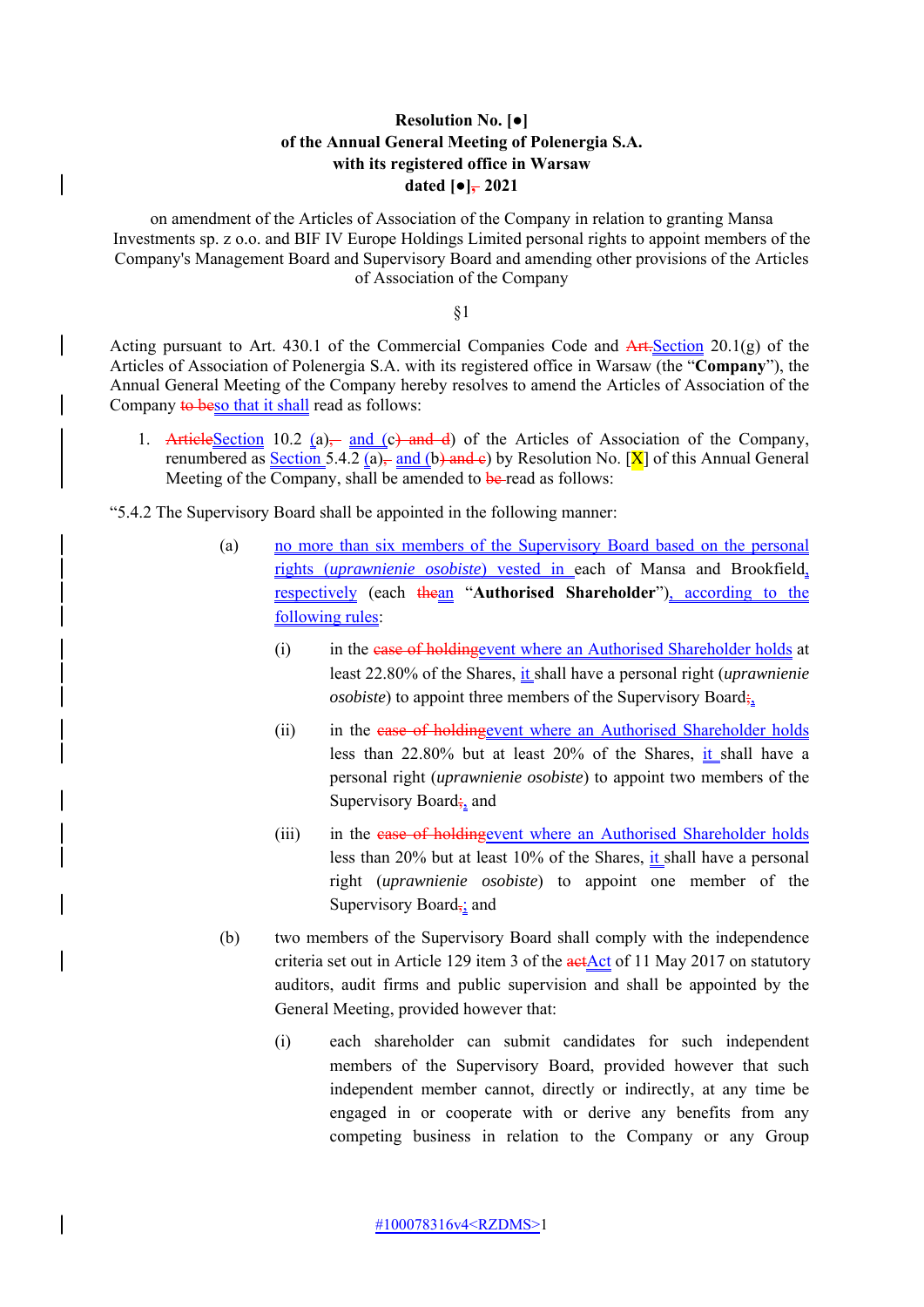Company or be associated with any entity or person conducting such a competing business;

- (ii) each  $\frac{\text{Authorized} \text{Authorised}}{\text{8}}$  Shareholder holding at least 20% of the Shares shall be excluded from exercising of the voting rights in relation to the appointment of one independent member of the Supervisory Board (such exclusion does not apply to the appointment of the second independent member of the Supervisory Board and, for the avoidance of doubt, expires upon the relevant AuthorizedAuthorised Shareholder falling below 20% of the Shares);
- (iii) in case where the General Meeting does not appoint the independent member of the Supervisory Board in the manner described in ArticleSection 5.4.2. (b) (ii), the exclusion of the voting rights referred to in ArticleSection 5.4.2. (b) (ii) shall not apply to the appointment of such independent member on any subsequent General Meeting until such independent member is appointed $\frac{3}{2}$ ; and
- (c) members of the Supervisory Board who are not appointed pursuant to Section 5.4.2(a) shall be appointed and dismissed by the General Meeting by a simple majority of votes of all the shareholders.";
- 2. Section 5.4.4 of the Articles of Association of the Company shall be amended to read as follows:

"5.4.4. The Supervisory Board shall have a Chairperson and a Deputy Chairperson. If the Chairperson is elected from among Mansa's appointees to the Supervisory Board, the Deputy Chairperson shall be elected from among the appointees of Brookfield and, accordingly, if the Chairperson is elected from among Brookfield's appointees to the Supervisory Board, the Deputy Chairperson shall be elected from among the appointees of Mansa, provided, however, that as long as Mansa holds at least 10% of the Shares, one of Mansa's appointees to the Supervisory Board will hold the position of the Chairperson of the Supervisory Board. Neither the Chairperson, nor the Deputy Chairperson shall have any second or casting vote.";

- 3. 2. A<sub>a</sub> new ArticleSection 5.4.5 shall be added to the Articles of Association of the Company to beand shall read as follows:
- "5.4.5 Only the Authorised Shareholder who appointed thea given member of the Supervisory Board in the exercise of its personal right (*uprawnienie osobiste*) shall have a right to subsequently suspend or dismiss such member, subject to Section 3 below 5.4.7.";
	- 4. a new Section 5.4.6 shall be added to the Articles of Association of the Company and shall read as follows:

"5.4.6 The aforesaid personal right to appoint, suspend or dismiss a member of the Supervisory Board shall be exercised by way of the delivery of a written statement to the Company and shall be effective upon the receipt of such by the Company, provided that with respect to the exercise of appointment rights, the statement must delivered together with the respective declaration of acceptance of a given candidate to being appointed to the Supervisory Board.";

5. 3. Aa new ArticleSection 5.4.7 shall be added to the Articles of Association of the Company to beand shall read as follows: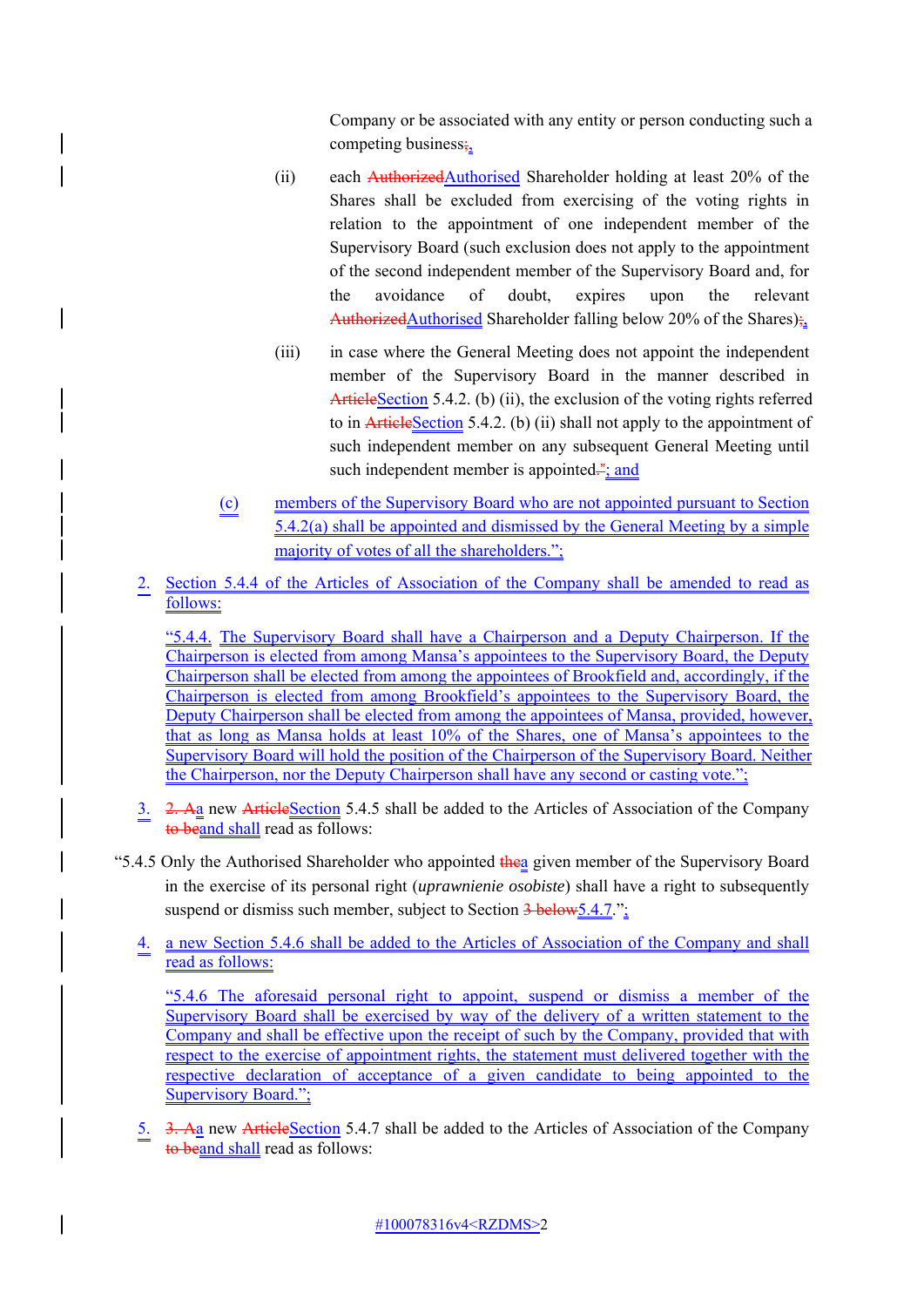- "5.4.7 If a member of the Supervisory Board is not appointed by the Authorised Shareholder within 10 Business Days from the day the respective position in the Supervisory Board became vacant, and as a result the number of the Supervisory Board members at that point in time drops below a) eight, or b) seven, in the event of the election of Supervisory Board members by voting in groups, in accordance with the provisions of the Commercial Companies Code, or c) six, if the Company ceases to be a public company pursuant to the provisions of the actAct of 29 July 2005 on public offering, the conditions governing the introduction of financial instruments to organised trading, and on public companies, the remaining members of the Supervisory Board may, by a simple majority of votes cast, temporarily appoint by way of co-optation a Supervisory Board member to the vacated position. In order to dispelf or the avoidance of any doubt:
	- (a)  $\left( \theta \right)$  the Authorised Shareholder who was originally entitled to appoint, suspend and dismiss the given member of the Supervisory Board, shall retain its rights and may at any time dismiss the individual appointed to the Supervisory Board in accordance with the preceding sentence, provided that simultaneously with such dismissal such Authorised Shareholder appoints a new member to the Supervisory Board; and
	- (b)  $(d)$ -such temporarily appointed, by way of co-optation in accordance with the this Section 35.4.7, member of the Supervisory Board shall not be accounted for as any Authorised Shareholder's appointee to the Supervisory Board, whether for the purposes of approving any SB Reserved Matter or SB Limited Reserved Matter, or for any other purpose.";
	- 6. 4. ArticleSection 5.4.8 of the Articles of Association of the Company shall be amended to be read as follows:
- "5.4.8 Upon appointment, each member of the Supervisory Board will be provided by the Company with an individual email address, maintained at the Company's domain *@polenergia.pl* or such other domain as may be maintained by the Company*.* Such email address shall be the main channel of communication for the Supervisory Board members on any Company-related matters – provided, however, that a member of the Supervisory Board may, by notice to the Company, elect to use for such purposes a different e-mail address maintained at the domain of the Authorised Shareholder who appointed such Supervisory Board member.";
	- 7. 5. ArticleSection 5.4.16 of the Articles of Association of the Company shall be amended to be read as follows:
- "5.4.16 The Supervisory Board will adopt its resolutions with a simple majority of votes, save for:
	- (a) SB Reserved Matters where an affirmative vote of at least one Supervisory Board member appointed in the exercise of a personal right (*uprawnienie osobiste*), as set out in Section  $1.1.1(a)5.4.2(a)$ , by each Authorised Shareholder holding at least 20% of the Shares will be required; and
	- (b) SB Limited Reserved Matters where an affirmative vote of at least one Supervisory Board member appointed pursuant to the exercise of a personal right (*uprawnienie osobiste*), as set out in Section  $1.1.1(a)5.4.2(a)$ , by each Authorised Shareholder holding at least 10% of the Shares will be required,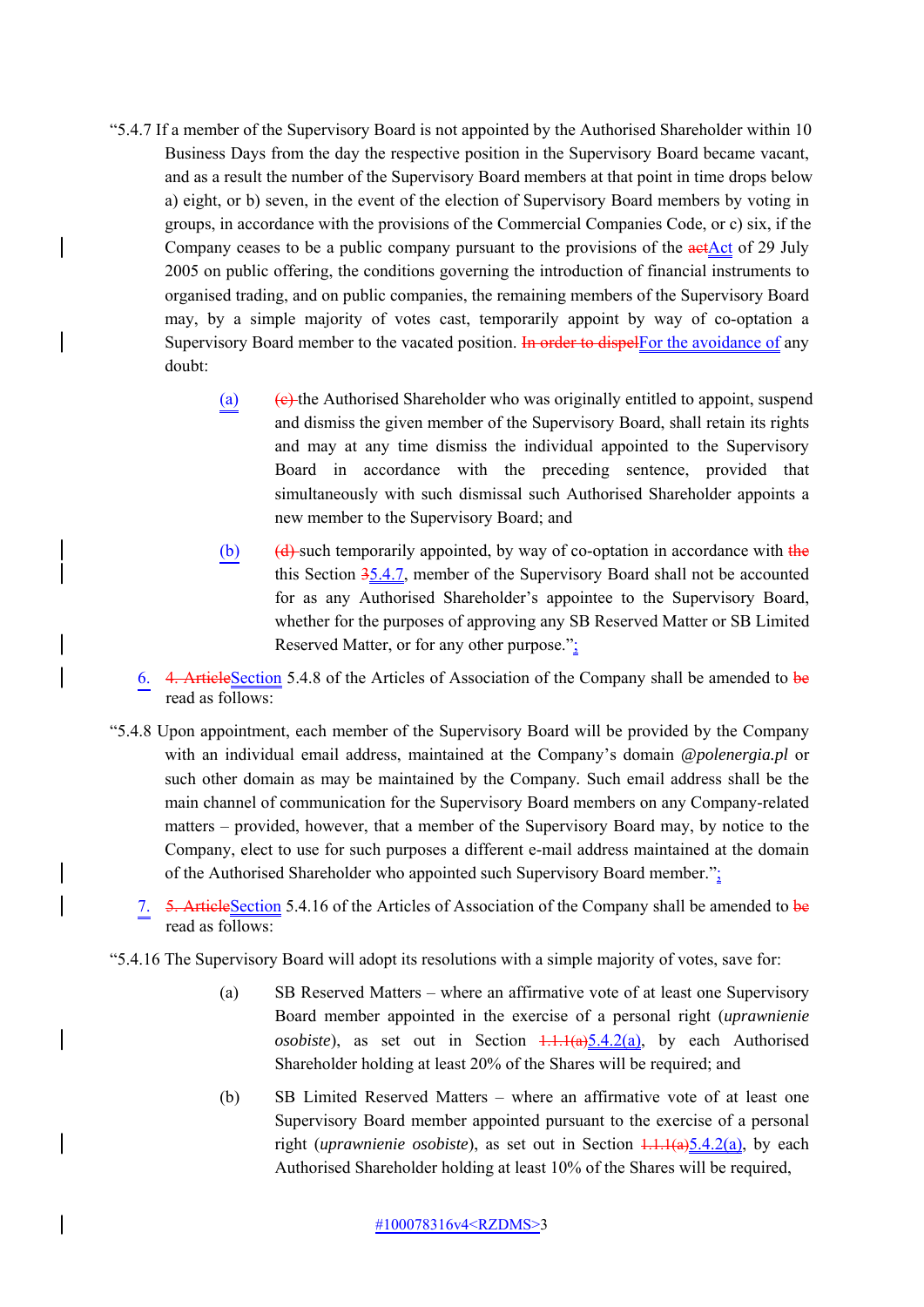provided that, as long as Mansa's appointee to the Supervisory Board holds the position of the Chairperson of the Supervisory Board, and Mansa's other appointee(s) to the Supervisory Board vote differently than such Chairperson on any SB Reserved Matter or SB Limited Reserved Matter, the affirmative vote of Mansa's appointee to the Supervisory Board holding the position of the Chairperson of the Supervisory Board will be required for a given SB Reserved Matter or SB Limited Reserved Matter to be approved.";

- 8. 6. ArticleSection 5.6.2 of the Articles of Association of the Company shall be amended to be read as follows:
- "5.6.2 The matters set out in Section 5.6.1**Error! Reference source not found.** shall not require any additional approval by the Supervisory Board if and to the extent such matters are specifically provided for in the then current Annual Budget for the given year, or an applicable Ad-Hoc Budget, approved by the Supervisory Board in accordance with Section 5.5.1(a) above with affirmative vote from at least one Supervisory Board member appointed by each Authorised Shareholder holding at least 10% of the Shares.";
	- 9. 7. ArticleSection 5.6.3 of the Articles of Association of the Company shall be amended to be read as follows:
- "5.6.3 If the Supervisory Board, acting in accordance with Section 5.6.1.(d) above, does not approve a proposed sale of an asset (including shares in a Group Company) to a *bona fide* third party purchaser, solely due to the Supervisory Board member being the appointee of the Authorised Shareholder holding less than 20% of the Shares in the Company voting against such resolution, the other shareholderManagement Board, at the request of members of the Supervisory Board who have voted in favour of the approval of the sale of such asset may (at its sole discretion) mandate a Fairness Option Provider to conduct an appropriate review into the proposed transaction, including its financial and other relevant terms and conditions, and present a fairness opinion addressed to the Company and the shareholdersSupervisory Board. In such case:
	- (a)  $(e)$  the Fairness Opinion Provider shall act with outmost care and professionalism, with the view to conduct appropriate analysis into the relevant asset and the proposed terms of the sale transaction in order to issue its opinion whether the proposed terms of the sale transaction are fair, from a financial point of view, to the Company (or the respective Group Company being the actual seller, as the case may be) ("**Fairness Opinion**");
	- (b) (d) the Fairness Opinion Provider shall present the Company and the shareholdersSupervisory Board with a draft of the Fairness Opinion together with all underlying and supporting valuations, reports and analysis; each of the Company and the shareholdersmembers of the Supervisory Board may present, within two weeks from being presented with the above, its comments and questions thereto;
	- (c) (e) the Fairness Opinion Provider shall address the Fairness Opinion to the Company and to each of the shareholders Supervisory Board;
	- (d)  $(f)$ -if, following completion of the above procedure, the Fairness Opinion confirms that the proposed terms of the sale transaction are fair, from a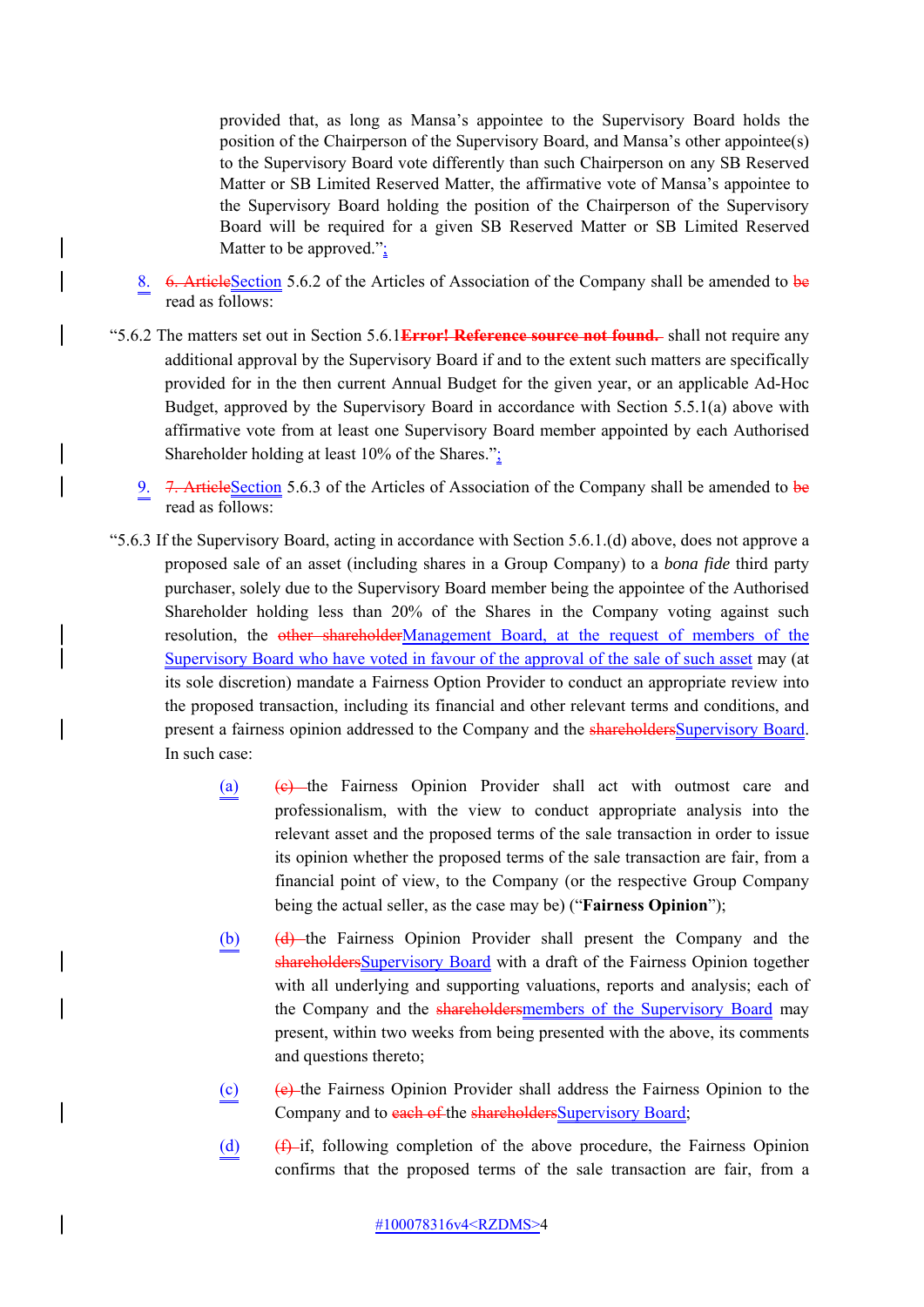financial point of view, to the Company (or the respective Group Company being the actual seller, as the case may be), the matter shall be presented once more to the Supervisory Board for approval, but this time as an SB Reserved Matter, and not an SB Limited Reserved Matter.";

10. Section 5.10.1 of the Articles of Association of the Company shall be amended to read as follows:

"5.10.1. The Management Board of the Company shall consist of one or more members appointed for a three-year joint term of office, subject to Sections 5.11.2(a) and 5.11.2(b), including the President of the Management Board and the Vice-President of the Management Board (in the case of a multi-member Management Board).";

11. Section 5.10.7 of the Articles of Association of the Company shall be amended to read as follows:

"5.10.7. Resolutions of the Management Board may be adopted provided that all of the Management Board members have been duly notified of a Management Board meeting. Resolutions of the Management Board shall be adopted by an absolute majority of votes; in case of a tie, the President of the Management Board shall have a casting vote, subject to Section 5.11.4.";

- 12. 8. Aa new ArticleSection 5.11.2 shall be added to the Articles of Association of the Company to beand shall read as follows:
- "5.11.2 Unless the Appointment Deadlock is resolved within five Business Days from the date of delivery of the Appointment Deadlock Notice by way of a relevant Supervisory Board resolution (without prejudice to Section  $5.5.1(n)$ ), the mandates of all members of the Management Board shall automatically expire with effect as of the sixth Business Day following of delivery of the Appointment Deadlock Notice to the Company (unless already expired due to lapse of the term of office and holding of the annual ordinary Ordinary General Meeting). Following thereafter:
	- (a) each Authorised Shareholder holding at least 20% of the Shares in the Company (calculated jointly with the Shares held by its Affiliates, but without double counting) shall have the personal right (*uprawnienie osobiste*) to appoint and to dismiss one Management Board member for an individual three-year term of office; and
	- (b) each Authorised Shareholder holding at least 50% of Shares in the Company (calculated jointly with the Shares held by its Affiliates, but without double counting) shall have the personal right (*uprawnienie osobiste*) to nominate, out of the two members appointed in accordance with item (a) above, the Management Board member to hold the position of the President of the Management Board; provided that, following such nomination, the other Management Board member shall automatically hold the position of the Vice-President of the Management Board.";
	- 13. 9. Aa new ArticleSection 5.11.3 shall be added to the Articles of Association of the Company to beand shall read as follows:
- "5.11.3 The Authorised Shareholder's respective personal rights provided for in Sections 1.1.1(a) and 1.1.1(b) shall remain in force up until the Supervisory Board adopts a unanimous resolution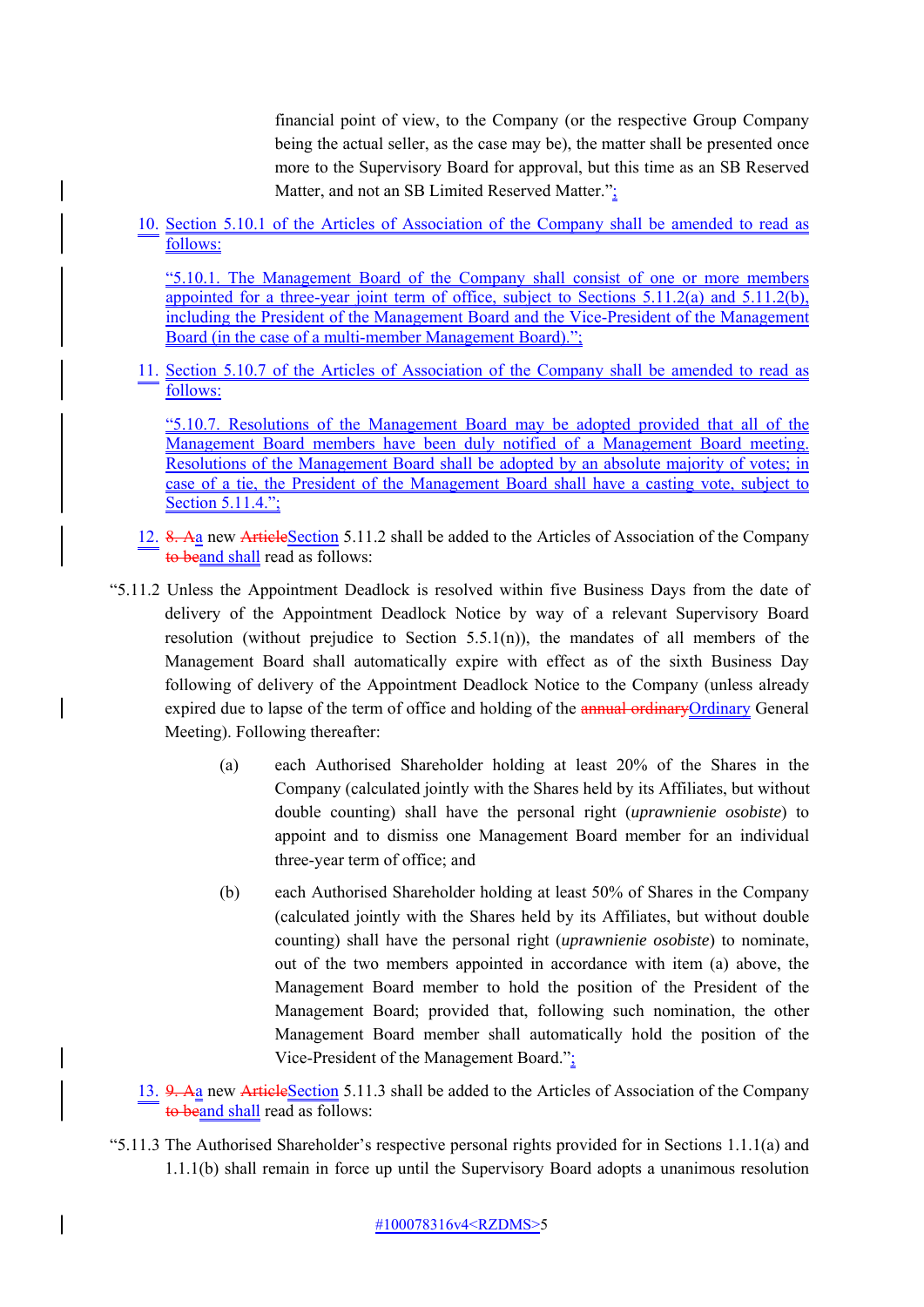confirming that the Appointment Deadlock has been resolved. Following adoption of such resolution, the Supervisory Board may dismiss the Management Board members appointed pursuant to Section 5.11.2 and appoint new members of the Management Board; provisions of Sections  $5.10.1$  and  $5.10.2$  shall apply." $\frac{1}{2}$ 

- 14. 10. Aa new ArticleSection 5.11.4 shall be added to the Articles of Association of the Company to beand shall read as follows:
- $\frac{\text{m}}{2}$  5.11.4 The President of the Management Board appointed pursuant to ArticleSection 5.11.2(b) shall not

shall not have a decisive casting or additional vote"."; and

| 15. the definition of the "Qualified Rejected New Venture" under Section 9.1.31 shall be amended |                                                                |
|--------------------------------------------------------------------------------------------------|----------------------------------------------------------------|
| to read as follows:                                                                              |                                                                |
| "9.1.31 "Qualified Rejected"<br><b>New Venture"</b>                                              | means a New Venture which: (i) is consistent with (although    |
|                                                                                                  | not necessarily envisaged in) the Business Plan from time to   |
|                                                                                                  | time; and (ii) satisfies the Required Investment Criteria, and |
|                                                                                                  | in relation to which the Supervisory Board has twice failed to |
|                                                                                                  | adopt a resolution on the approval of such New Venture as a    |
|                                                                                                  | result of all of the members of the Supervisory Board          |
|                                                                                                  | appointed by Brookfield pursuant to Section 5.4.2 voting       |
|                                                                                                  | against such resolution.".                                     |

§2

The amendment to the Articles of Association of the Company referred to in §1 of this resolution shall enter into force upon its entry in the register of entrepreneurs of the National Court Register and provided that the amendments to the Articles of Association of the Company adopted under Resolution No.  $[X]$  of the Ordinary General Meeting of Shareholders of the Company are entered in the register of entrepreneurs of the National Court Register.

§3

The Supervisory Board is authorizedauthorised to determine the consolidated text of the Articles of Association of the Company taking into account the amendments mentioned in this resolution.